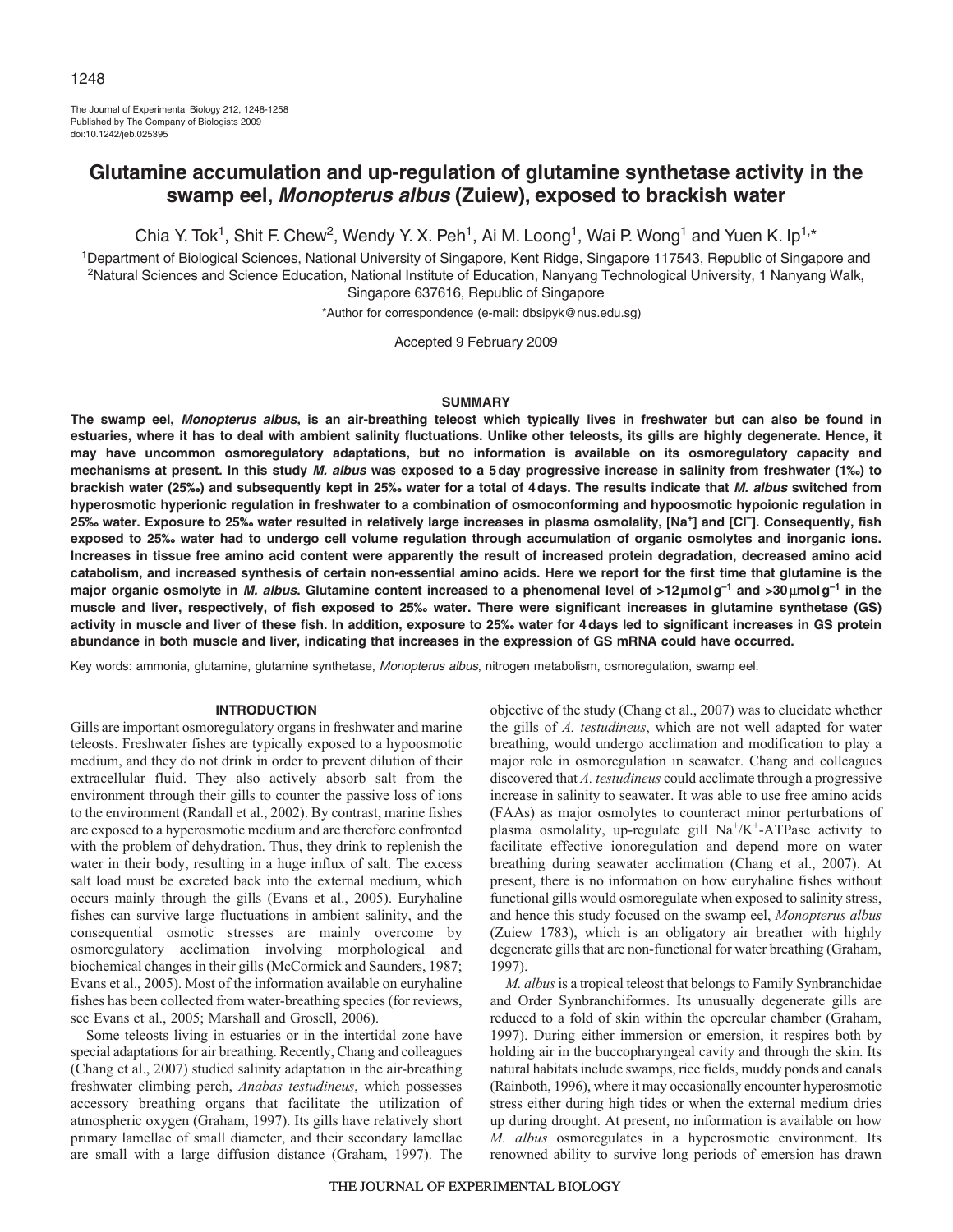much attention to phenomena related to air breathing (for a review, see Graham, 1997) and ammonia tolerance (Tay et al., 2003; Ip et al., 2004c; Chew et al., 2005), resulting in a great need for knowledge on its osmoregulatory capacity and related mechanisms.

Therefore, this study was undertaken to elucidate the osmoregulatory adaptations in *M. albus* exposed to a progressive increase in ambient salinity from freshwater (1‰) to brackish water (25‰) followed by exposure to 25‰ water for 3 more days. Experiments were performed to examine the plasma osmolality, [Na<sup>+</sup>] and [Cl<sup>-</sup>], and tissue osmolyte concentrations. The hypotheses tested were that (1) unlike other teleosts, *M. albus* is unable to effectively regulate the ionic, and hence osmotic, concentrations in the plasma due to the lack of functional gills and (2) organic osmolytes such as FAAs and perhaps inorganic osmolytes are retained in tissues for cell volume regulation.

Increased glutamine synthesis is a defence mechanism commonly found in the brains of vertebrates (Cooper and Plum, 1987), including fish (Ip et al., 2001a; Ip et al., 2004a; Ip et al., 2004b; Chew et al., 2006), which contain high levels of glutamine synthetase (GS). Several tropical air-breathing fishes, however, are exceptional because of their ability to up-regulate GS activity in extra-cranial tissues to detoxify ammonia during emersion and/or ammonia loading. These include *M. albus* (Tay et al., 2003; Ip et al., 2004c; Lim et al., 2004; Chew et al., 2005), the marble goby, *Oxyeleotris marmorata* (Jow et al., 1999), the four-eyed sleeper, *Bostrychus sinensis* (Ip et al., 2001b; Anderson et al., 2002) and the weatherloach, *Misgurnus anguillicaudatus* (Chew et al., 2001). However, to date, no information is available on whether *M. albus*, or any other fishes, could increase glutamine synthesis and accumulate glutamine in tissues in response to hyperosmotic stress. Thus, we also aimed to test the hypothesis that (3) glutamine could act as a major osmolyte in *M. albus* exposed to 25‰ water for 4days. In addition, efforts were made to examine whether exposure to 25‰ water for 4 days would lead to increases in the activity and expression of GS from the muscle and liver.

### **MATERIALS AND METHODS Fish**

*M. albus* (150–500g body mass) were purchased locally from a fish farm in Singapore. They were maintained in plastic aquaria in freshwater (1‰) at 25°C under a 12h:12h dark:light regime in the laboratory and water was changed completely every day. No attempt was made to separate the sexes. Fish were acclimated to laboratory conditions for at least 1week before experimentation, during which they were fed live guppy. Food was withdrawn 48h prior to experiments, which gave sufficient time for the gut to be emptied of all food and waste products.

# **Exposure of fish to experimental conditions and collection of tissue and water samples**

Fish were immersed individually in plastic aquaria (30 cm length $\times$ 15 cm width $\times$ 20 cm height) containing 10 volumes (w/v) of water adjusted to pH7 at 25°C, had free access to air and were maintained under a 12h:12h dark:light regime. Control fish were exposed to freshwater (1‰) for 8days. Experimental specimens were exposed to daily increases in salinity from freshwater (1‰; day 0) to 5‰ (day 1), 10‰ (day 2), 15‰ (day 3), 20‰ (day 4) and 25‰ (day 5), and then remained in 25‰ for 3 more days (days 6–8). Water samples (3.6ml) were collected twice daily, once right after the change of water and once after 24h of exposure. The water samples were acidified with  $40 \mu l$  of  $2 \text{mol}^{-1}$  HCl and kept at  $4^{\circ}$ C until analysed.

Fish were killed on day 8 by a strong blow to the head. For the collection of plasma, the caudal peduncle of the fish was severed, and blood from the caudal artery was collected in ammonium heparin-coated capillary tubes for osmolality studies. The plasma obtained after centrifugation at 5000*g* and 4°C for 5min was used for the determination of plasma osmolality, [Na<sup>+</sup>] and [Cl<sup>-</sup>]. Some blood was also collected in sodium heparin-coated capillary tubes, centrifuged at 5000*g* and 4°C for 5min to obtain the plasma. The plasma was deproteinized by adding an equal volume (v/v) of icecold 6% trichloroacetic acid (TCA) and centrifuged at 10,000*g* at 4°C for 10min. The resulting supernatant was kept at –20°C for analysis of ammonia, urea and FAAs. Samples of the liver and lateral muscle were excised and immediately freeze-clamped with tongs pre-cooled in liquid nitrogen. Samples were stored at –80°C until analysis.

# **Determination of ammonia and urea concentration in water samples**

Ammonia concentration was determined colorimetrically according to the method of Anderson and Little (Anderson and Little, 1986). Urea was assayed according to the method of Jow and colleagues (Jow et al., 1999). The rates of ammonia and urea excretion are expressed as  $\mu$ mol day<sup>-1</sup> g<sup>-1</sup> fish.

# **Determination of plasma osmolality, [Na+] and [Cl–]**

Plasma osmolality was analysed using a Wescor 5500 vapour pressure osmometer (Wescor Inc., UT, USA). [Na<sup>+</sup>] and [Cl<sup>-</sup>] were determined by a Corning 410 flame photometer and Corning 925 chloride analyser, respectively (Corning, Essex, UK). Plasma osmolality was expressed as mosmol $kg^{-1}$  while [Na<sup>+</sup>] and [Cl<sup>-</sup>] were expressed as mmol $l^{-1}$  plasma.

# **Analysis of water content in muscle and liver**

Frozen muscle and liver samples were completely thawed under air-tight conditions and weighed to determine the wet mass to the nearest 0.0001g using a Sartorius CP224S mass balance (Sartorius, NY, USA). The thawed samples were then dehydrated in an oven at 100°C for 48h. The dehydrated samples were quickly wrapped in pre-weighed aluminium foil to eliminate contact with air and kept for another 2h in a desiccator before being weighed to determine the dry mass. The tissue water content was then calculated and expressed as a percentage of the wet tissue mass.

### **Determination of [Na+], [K+] and [Cl–] in muscle**

 $Na<sup>+</sup>, K<sup>+</sup>$  and Cl<sup>–</sup> were extracted from the muscle samples according to the method of Gilles-Baillien (Gilles-Baillien, 1973). The [Na<sup>+</sup>] and [Cl<sup>-</sup>] in the extracts were determined as described above. [K<sup>+</sup>] was determined using an Inductively Coupled Plasma Optical Emission Spectrometer (ICP-OES; Optima 2000DV, PerkinElmer, CT, USA). [Na<sup>+</sup>], [K<sup>+</sup>] and [Cl<sup>-</sup>] are expressed as  $\mu$ mol ml<sup>-1</sup> tissue water (Fig. 2).

In Table 6,  $[Na^+]$  and  $[Cl^-]$  ( $\mu$ mol ml<sup>-1</sup>) were converted to  $\mu$ osmolm<sup>-1</sup> or mosmol<sup>-1</sup> using an osmotic coefficient of 0.933 (25°C, 100kPa) (Pitzer et al., 1984). The osmotic coefficient used for [K+] was 0.926 (25°C, 100kPa) (Archer, 1999).

# **Determination of tissue ammonia, urea and FAAs**

The frozen muscle and liver samples were weighed, ground to a powder in liquid nitrogen and homogenized three times in 5 volumes (w/v) of 6% TCA using an Ultra-Turrax T25 homogenizer (Ika®-Labortechnik, Staufen, Germany) at 24,000r.p.m. for 20s each with 10s intervals. The homogenate was centrifuged at 10,000*g* at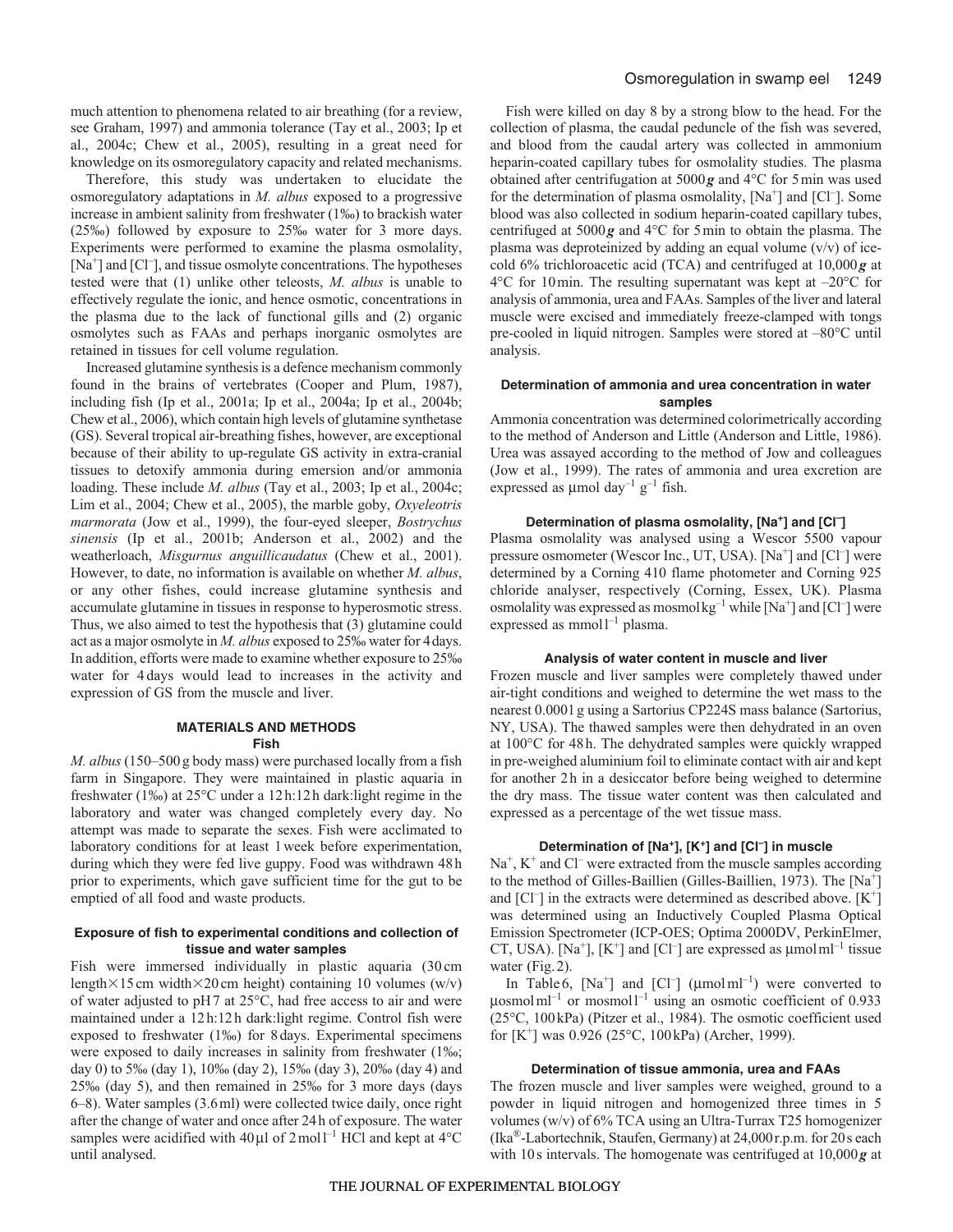4°C for 15min to obtain the supernatant, which was then stored at –20°C for subsequent analysis.

For ammonia analysis, the pH of the deproteinized sample was adjusted to between 6.0 and 6.5 with  $2 \text{ mol}^{-1}$  KHCO<sub>3</sub>. The ammonia content was determined using the method of Bergmeyer and Beutler (Bergmeyer and Beutler, 1985). Freshly prepared NH4Cl solution was used as the standard for comparison. Urea concentration in the deproteinized sample was analysed colorimetrically according to the method of Jow and colleagues (Jow et al., 1999). Urea (Sigma-Aldrich, MO, USA) was used as a standard. Results are expressed as μmolg<sup>-1</sup> wet tissue mass or μmolm<sup>-1</sup> plasma.

For analysis of FAAs, deproteinized muscle, liver and plasma samples were diluted with an equal volume of  $2 \text{ mol}^{-1}$  lithium citrate buffer and adjusted to  $pH2.2$  with 4 moll<sup>-1</sup> LiOH. The samples were then analysed for FAA concentration using a Shimadzu LC-10ATVP amino acid analysis system with a Shim-pack ISC-07/Amino Li-type column (Shimadzu, Kyoto, Japan). Results are expressed as μmolg–1 wet mass for muscle and liver samples and as  $\mu$ mol ml<sup>-1</sup> for plasma samples. The total FAA (TFAA) concentration was expressed as the sum of the concentrations of FAAs, while the total essential free amino acid (TEFAA) content was calculated as the sum of the histidine, isoleucine, leucine, lysine, methionine, phenylalanine, threonine, tryptophan and valine content.

In Table6, the muscle TFAA content  $(\mu \text{mol} g^{-1}$  or mmolkg<sup>-1</sup>) was converted to TFAA concentration (mmol<sup>1-1</sup> and mosmol<sup>1-1</sup>) based on the muscle water content, assuming that all FAAs were in solution and had an osmotic coefficient of 1.

#### **Determination of enzyme activities from muscle and liver**

Frozen muscle or liver sample was weighed and homogenized three times in 5 volumes (w/v) of ice-cold extraction buffer containing  $50$ mmoll<sup>-1</sup> imidazole (pH7.0), 1 mmoll<sup>-1</sup> EDTA, 1 mmoll<sup>-1</sup> EGTA,  $25$ mmol<sup>1-1</sup> NaF and  $0.1$ mmol<sup>1-1</sup> PMSF. The homogenate was sonicated for 10s, and then centrifuged at 10,000*g* and 4°C for 20min. The supernatant obtained was passed through a Bio-Rad P-6DG column (Bio-Rad Laboratories, CA, USA) equilibrated with elution buffer containing  $50$  mmoll<sup>-1</sup> imidazole (pH7.0) and  $1$  mmoll<sup>-1</sup> EDTA. The resulting eluate was used for enzymatic analysis. Enzyme activities were recorded with a Shimadzu UV-1601 UV-VIS recording spectrophotometer at 25°C. All chemicals and coupling enzymes were purchased from Sigma-Aldrich (MO, USA).

GS activity was determined colorimetrically according to the method of Shankar and Anderson (Shankar and Anderson, 1985). GS activity was expressed as μmol γ-glutamyl hydroxamate formed  $min^{-1} g^{-1}$  wet mass. Freshly prepared glutamic acid monohydroxamate solution was used as a standard for comparison. Alanine aminotransferase (ALT) and aspartate aminotransferase (AST) activity was determined in the direction of alanine and aspartate degradation according to Peng and colleagues (Peng et al., 1994). Glutamate dehydrogenase activity in the amination direction (GDH-a) and deamination direction (GDH-d) were assayed according to Ip and colleagues (Ip et al., 1993). ALT, AST and GDH-a activity was monitored at 340nm and expressed as μmol NADH utilized  $min^{-1}g^{-1}$  wet tissue mass. GDH-d activity was monitored at 492nm and expressed as μmol formazan formed  $\min^{-1} g^{-1}$  wet tissue mass.

#### **Western blotting for GS**

Frozen muscle and liver samples were processed as described above for the determination of enzyme activity. The protein content in the supernatant obtained was determined according to the method of Bradford (Bradford, 1976). Bovine γ-globulin dissolved in 25% glycerol was used as a standard for comparison. The supernatant of muscle samples was subsequently diluted to  $2.5 \mu$ g protein $\mu$ l<sup>-1</sup> while that of the liver samples was diluted to  $1.25 \mu$ g protein $\mu$ l<sup>-1</sup> in Laemmli buffer (Laemmli, 1970).

Proteins were separated by polyacrylamide gel electrophoresis (PAGE) under denaturing conditions following the method described by Laemmli (Laemmli, 1970), using a vertical mini-slab apparatus (Bio-Rad). The resolved proteins were transferred to Immun-blot<sup>TM</sup> PVDF membrane (Bio-Rad) using a semi-dry transfer apparatus (Bio-Rad). Blots were then blocked for 1h or overnight in 10% skimmed milk/TTBS (0.05% Tween 20 in Tris-buffered saline:  $2$ mmol $1^{-1}$  Tris, 50 mmol $1^{-1}$  NaCl; pH 7.6).

GS was immunolocalized using affinity-purified rabbit polyclonal antibodies raised against the KLH-conjugated highly conserved oligopepetide GS sequence (acetylcysteinyl-CPRSVGQEKKG-YFEDRRPS-amide) (Anderson et al., 2002) at a dilution of 1:5000. The antibody was procured from Quality Controlled Biochemicals (MA, USA) and kept at –20°C before use. Actin (pan Ab-5, Cat. #MS-1295-P1) was purchased from Thermo Fisher Scientific (CA, USA) and used as the housekeeping control with a dilution of 1:5000. Blots were incubated with primary antiserum for 1h at room temperature or overnight at 4°C. Subsequently, after a series of washes with TTBS, blots were incubated with either goat anti-rabbit or anti-mouse horseradish peroxidase-conjugated antibody (Santa Cruz Biotechonology, CA, USA). Bands were visualized by chemiluminescence (Western LightningTM, Chemiluminescence Reagent Plus, PerkinElmer Life Sciences, MA, USA) and with exposure to Konika-Minolta film processed using a Kodak X-OMAT 3000 RA processor (Kodak, Tokyo, Japan). Band intensity was quantified using SigmaScan Pro 5 (Hearne Scientific Software Pty Ltd, Melbourne, Australia).

#### **Statistical analyses**

Results are presented as means ± standard error of the mean (s.e.m.). Data in the tables and figures were analysed using independent *t*tests. Fig.1 was also analysed using one-way analysis of variance (ANOVA) followed by Bonferroni's *post-hoc* test to evaluate differences between means. Differences with *P*<0.05 were regarded as statistically significant.

# **RESULTS**

### **Changes in plasma osmolality, [Na+] and [Cl–]**

There was a 1.5-fold increase in plasma osmolality, with significant increases in plasma [Na<sup>+</sup>] and [Cl<sup>-</sup>] in fish exposed to 25‰ water for 4days as compared with those in the freshwater control (Table1).

#### **Changes in ammonia and urea excretion rates**

Exposure of *M. albus*to a 5day progressive increase in salinity from freshwater to 25‰ water (day 5) followed by 3 more days of

Table 1. Plasma osmolality and Na<sup>+</sup> and Cl<sup>–</sup> concentration in Monopterus albus exposed to 25‰ water for 4days after a progressive increase in salinity from freshwater

|            | Control     | 25‰ water (4 days) |
|------------|-------------|--------------------|
| Osmolality | $299+4$     | $451 \pm 12^*$     |
| $[Na^+]$   | $157 + 3$   | $228+8*$           |
| $ICI-1$    | $111 \pm 3$ | $198+9*$           |

Osmolality, mosmol  $kg^{-1}$ ; concentration, mmol  $I^{-1}$ .

Results represent means  $\pm$  s.e.m. ( $N=4$ ).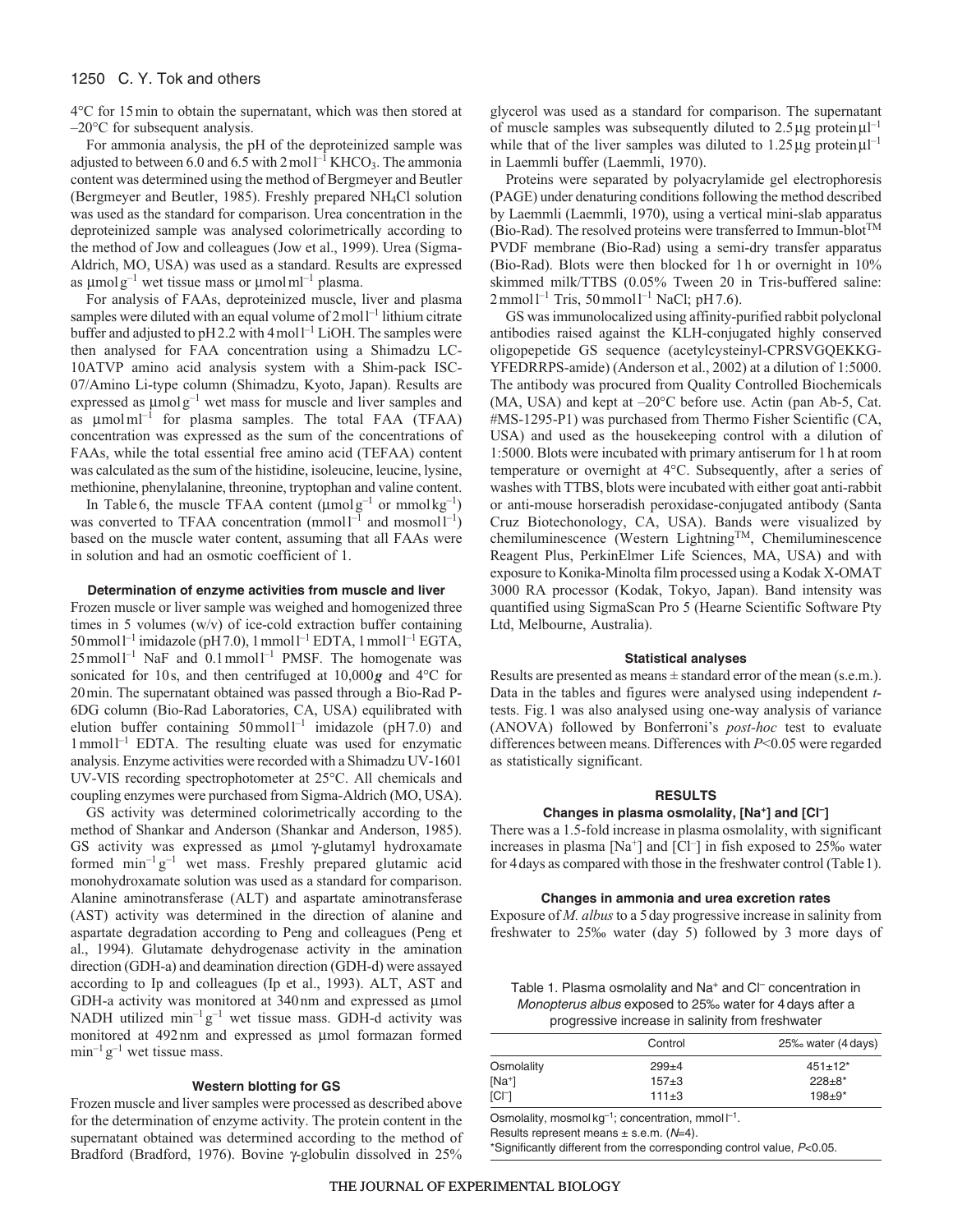### **Tissue ammonia and urea content**

Short-term (1day) exposure to 25‰ water had no significant effects on the ammonia content of the muscle, liver and plasma, but led to a significant increase in the urea content of the liver of *M. albus* (Table2). In comparison, exposure to 25‰ water for 4days resulted in significant increases in the urea content of the muscle, liver and plasma (Table2).

# **Changes in tissue FAA, TFAA and TEFAA content**

There were significant increases in proline, tryptophan and TEFAA content in the muscle of *M. albus* exposed to 25‰ water for 1day (Table3). After exposure to 25‰ water for 4days, the muscle glutamine content increased significantly by 6-fold. There were also significant increases in alanine, arginine, asparagine, lysine, proline, serine, threonine and valine content in the muscle, resulting in significant increases in the muscle TEFAA and TFAA content (Table3).

Short-term (1day) exposure to 25‰ water led to significant increases in arginine, asparagine, β-alanine, isoleucine, leucine, tyrosine and valine content, and hence also the TFAA content, of the liver of *M. albus* (Table4). Surprisingly, the glutamine content increased 18-fold to an extraordinarily high level of  $\sim$ 37 $\mu$ molg<sup>-1</sup>



in the liver of fish exposed to 25‰ water for 4days. There were also significant increases in the arginine, aspartate, asparagine, βalanine, lysine, proline, phenylalanine, serine and threonine content, resulting in significant increases in TEFAA and TFAA content of the liver (Table4).

As for the plasma, there were significant increases in the concentration of arginine, proline and TEFAA in fish exposed to 25‰ water for 1day (Table5). Compared with freshwater controls, the plasma of fish exposed to 25‰ water for 4days had significant increases in the concentration of alanine, arginine, aspartate, asparagine, glutamine, glutamate, glycine, histidine, lysine, proline, serine, threonine, tyrosine, valine, TEFAA and TFAA (Table5).

# **Changes in tissue water content and muscle Na+, K+ and Cl– concentration**

The muscle water content (% wet tissue mass) of fish exposed to 25‰ water for 4days (76.8±0.4%, *N*=4) decreased significantly by ~4% compared with controls kept in freshwater (73.0±0.3%, *N*=4), but there was no significant change in the liver water content. There were also significant increases in the concentration of  $Na<sup>+</sup>$  (2-fold; Fig.2A),  $K^+$  (1.5-fold; Fig.2B) and Cl<sup>-</sup> (4-fold; Fig.2C) in the muscle of the experimental fish.

# **Magnitude of change in plasma osmolality in comparison with that in muscle osmolyte concentration**

Based on the results obtained, a balance sheet (Table 6) was constructed to examine the contribution of inorganic and organic

> Fig. 1. Rates ( $\mu$ mol day<sup>-1</sup> g<sup>-1</sup> fish) of (A) ammonia and (B) urea excretion in Monopterus albus kept in freshwater (control; open bars) for 8 days or exposed to a progressive increase in salinity (filled bars) from freshwater (1‰) to 25‰ water followed by exposure to 25‰ water for a total of 4 days. Results represent means  $\pm$  s.e.m. (N=6 for control, N=4 for experimental fish). \*Significantly different from the corresponding control value, P<0.05; means of rates within the control group (open bars) or within the experimental fish group (filled bars) with different letters are significantly different, P<0.05.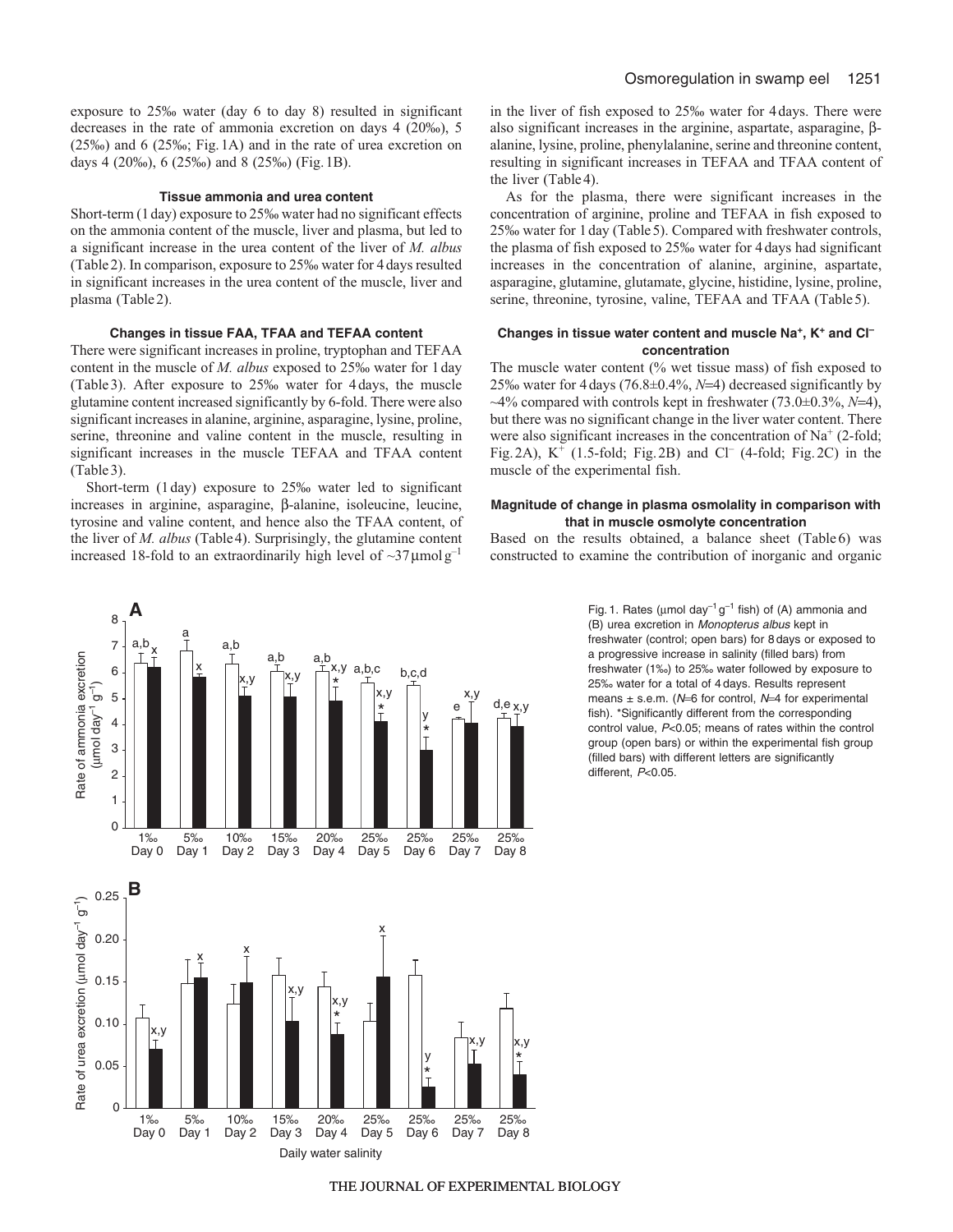| Table 2. Ammonia and urea content in muscle and liver and concentration in plasma of M. albus kept in freshwater (control) or exposed |  |
|---------------------------------------------------------------------------------------------------------------------------------------|--|
| to 25‰ water for 1 or 4 days after a progressive increase in salinity from freshwater                                                 |  |

|            | Ammonia                       |                      |                     |                                 | Urea                          |                      |                     |                                 |
|------------|-------------------------------|----------------------|---------------------|---------------------------------|-------------------------------|----------------------|---------------------|---------------------------------|
| Freshwater |                               |                      | Freshwater          |                                 |                               |                      |                     |                                 |
|            | Freshwater<br>(1 day control) | 25‰ water<br>(1 day) | (4 days<br>control) | 25% water<br>$(4 \text{ days})$ | Freshwater<br>(1 day control) | 25% water<br>(1 day) | (4 days<br>control) | 25‰ water<br>$(4 \text{ days})$ |
| Muscle     | $2.39 \pm 0.28$               | $2.86 \pm 0.60$      | $1.87 + 0.38$       | $2.34 \pm 0.25$                 | $.49 \pm 0.18$                | $2.19+0.25$          | $1.26 \pm 0.18$     | $2.47 \pm 0.33$ *               |
| Liver      | $6.01 \pm 2.13$               | $6.84 \pm 1.56$      | $2.64 \pm 0.99$     | $4.52 \pm 0.41$                 | $1.34 \pm 0.14$               | $2.07+0.24*$         | $1.29+0.14$         | $2.80 \pm 0.48^*$               |
| Plasma     | $0.32 \pm 0.09$               | $0.86 \pm 0.27$      | $0.13 \pm 0.03$     | $0.14 \pm 0.02$                 | $.88 \pm 0.11$                | $2.87+0.47$          | $1.87 + 0.24$       | $4.14 \pm 0.69$ *               |

Content and concentration are presented as  $\mu$ mol  $g^{-1}$  wet tissue mass and  $\mu$ mol m $l^{-1}$  plasma, respectively.

Results represent means ± s.e.m. (*N*=5).

\*Significantly different from the corresponding control value, *P*<0.05.

osmolytes to cell volume regulation in the muscle of *M. albus.* Changes in muscle  $Na^+$ ,  $K^+$ ,  $Cl^-$  and TFAA osmolarity were able to account for 86% of the increase required to counteract the change in plasma osmolality, assuming that the 'osmol gap' between osmolality and osmolarity was zero (Erstad, 2003). The change in glutamine content accounted for 50% of the increase in TFAA osmolarity, confirming its role as a major organic osmolyte. Muscle water-soluble protein was not included in the calculation because preliminary results obtained indicated that its concentration remained statistically unchanged after exposure to 25‰ water.

# **Changes in enzyme activities from muscle and liver**

Fish exposed to 25‰ water for 4days showed a 4.7-fold and 3.2 fold increase in GS activity from muscle and liver, respectively (Table7). Furthermore, there was a significant increase in ALT activity (1.8-fold) and in AST activity (2.2-fold) from the muscle. Liver ALT and AST activity remained unchanged in fish exposed to 25‰ water for 4days (Table7). Exposure to 25‰ water for 4days had no significant effect on the GDH amination and deamination activities from the liver, but led to a significant increase in the GDH amination activity from the muscle (Table7).

# **GS protein abundance in liver and muscle**

Western blotting (Fig. 3A) revealed that exposure to 25‰ water for 4days resulted in an increase in the GS protein abundance in the muscle (Fig.3B) and liver (Fig.3C).

### **DISCUSSION**

Fish have to adopt either an osmoregulating or an osmoconforming strategy to survive in external media that range from freshwater to seawater. Some marine fishes (e.g. hagfish, sharks, skates and rays) are osmoconformers, maintaining the osmolality of their extracellular fluid equal to that of the surrounding seawater at about  $1000$  mosmol kg<sup>-1</sup> (Yancey, 2001). On the other hand, most

Table 3. Free amino acid (FAA), total FAA (TFAA) and total essential FAA (TEFAA) content of the muscle of M. albus kept in freshwater (control) or exposed to 25‰ water for 1 or 4 days after a progressive increase in salinity from freshwater

|                  | 1 day            |                   | 4 days          |                   |
|------------------|------------------|-------------------|-----------------|-------------------|
|                  | Control          | 25‰ water         | Control         | 25‰ water         |
| <b>FAA</b>       |                  |                   |                 |                   |
| Alanine          | $0.70+0.24$      | $1.13 \pm 0.22$   | $0.86 + 0.21$   | $2.65 \pm 0.39$ * |
| Arginine         | $0.04 \pm 0.01$  | $0.06 + 0.01$     | $0.04 \pm 0.00$ | $0.07 \pm 0.01*$  |
| Aspartate        | $0.15 \pm 0.07$  | $0.16 \pm 0.02$   | $0.11 \pm 0.03$ | $0.28 + 0.08$     |
| Asparagine       | $0.28 + 0.11$    | $0.29 \pm 0.06$   | $0.38 + 0.09$   | $0.90 \pm 0.19*$  |
| $\beta$ -Alanine | $0.23 \pm 0.02$  | $0.32 \pm 0.12$   | $0.22 + 0.05$   | $0.39 + 0.08$     |
| Glutamate        | $0.86 \pm 0.43$  | $0.34 \pm 0.07$   | $0.83 + 0.22$   | $0.98 + 0.34$     |
| Glutamine        | $2.18 \pm 0.77$  | $4.11 \pm 1.12$   | $2.73 \pm 0.82$ | $12.47 \pm 1.30*$ |
| Glycine          | $3.68 + 1.16$    | $4.58 \pm 0.49$   | $5.33 \pm 1.75$ | $7.95 \pm 2.17$   |
| Histidine        | $0.42 \pm 0.16$  | $0.45 \pm 0.07$   | $0.51 \pm 0.13$ | $0.63 \pm 0.07$   |
| Isoleucine       | $0.14 \pm 0.01$  | $0.22 \pm 0.06$   | $0.14 \pm 0.04$ | $0.20 + 0.05$     |
| Leucine          | $0.29 + 0.02$    | $0.43 \pm 0.15$   | $0.21 \pm 0.02$ | $0.32{\pm}0.09$   |
| Lysine           | $1.32 \pm 0.07$  | $1.90 \pm 0.28$   | $1.04 \pm 0.07$ | $1.89 \pm 0.18^*$ |
| Proline          | $0.12 \pm 0.03$  | $0.29 \pm 0.06*$  | $0.10 + 0.02$   | $0.79 \pm 0.12^*$ |
| Phenylalanine    | $0.09 + 0.03$    | $0.06 \pm 0.02$   | $0.06 \pm 0.01$ | $0.10 + 0.03$     |
| Serine           | $0.31 \pm 0.08$  | $0.31 \pm 0.07$   | $0.37 + 0.07$   | $0.84 \pm 0.16*$  |
| Taurine          | $9.71 \pm 0.61$  | $10.70 + 2.34$    | $9.64 \pm 1.96$ | $9.34 \pm 1.77$   |
| Threonine        | $0.38 + 0.12$    | $0.60 + 0.17$     | $0.46 + 0.10$   | $1.41 \pm 0.24$ * |
| Tryptophan       | n.d.             | $0.33 \pm 0.09*$  | $0.21 \pm 0.01$ | $0.19 + 0.01$     |
| Tyrosine         | $0.07 + 0.01$    | $0.06 \pm 0.02$   | $0.07 + 0.01$   | $0.09 + 0.01$     |
| Valine           | $0.28 + 0.01$    | $0.39 + 0.10$     | $0.19+0.01$     | $0.36 \pm 0.04*$  |
| <b>TEFAA</b>     | $2.97 + 0.24$    | $4.43 \pm 0.47$ * | $2.85 \pm 0.28$ | $5.16 \pm 0.44*$  |
| <b>TFAA</b>      | $21.25 \pm 2.78$ | $26.73 \pm 2.39$  | 23.49±2.27      | 41.84±2.25*       |

Content is presented as  $\mu$ mol  $g^{-1}$  wet tissue mass.

Results represent means  $\pm$  s.e.m. ( $N=4$ ).

n.d., not detectable (detection limit=0.01  $\mu$ mol  $g^{-1}$ ).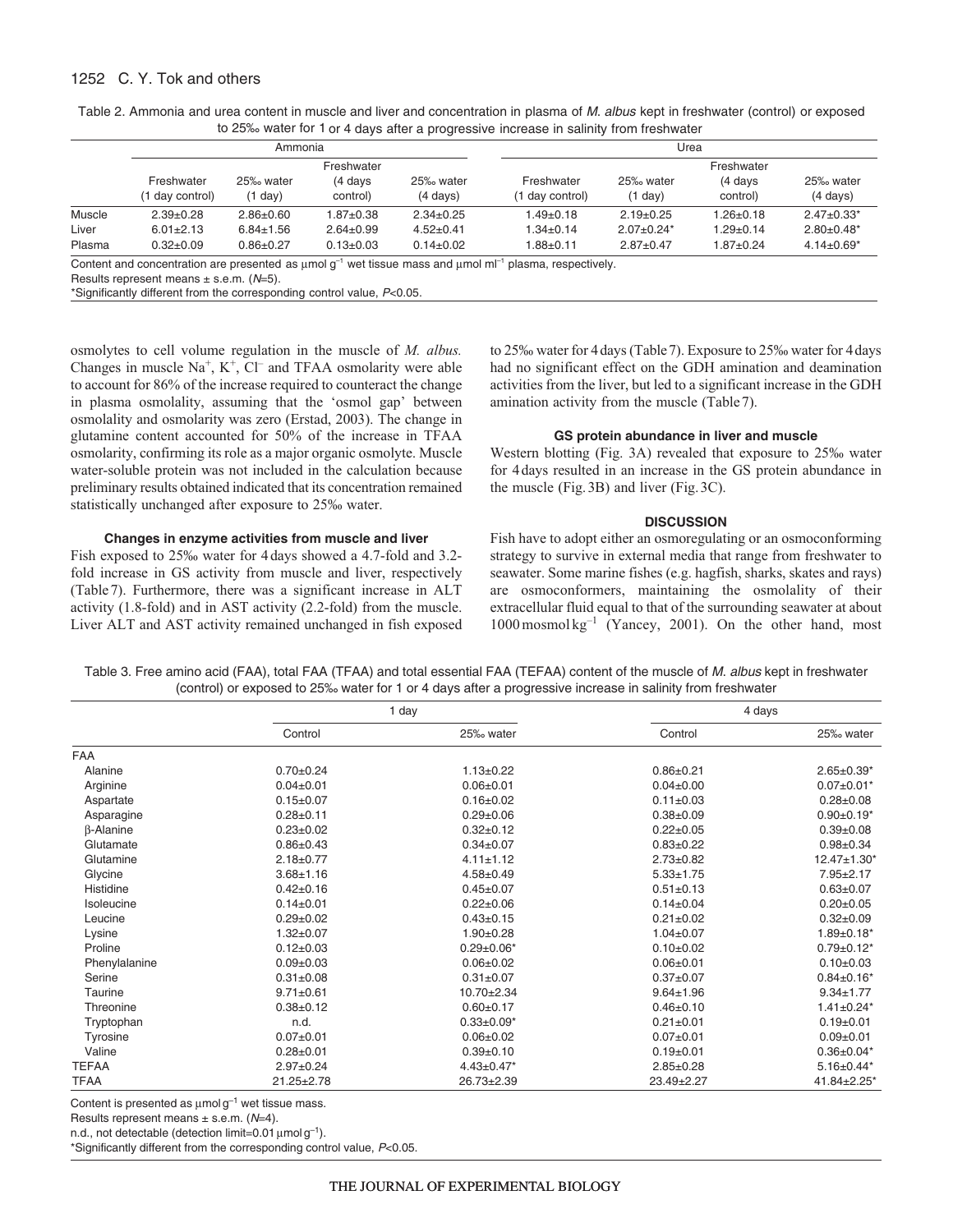|  |                                                  | Table 4. FAA, TFAA and TEFAA content of the liver of M. albus kept in freshwater (control) or exposed to 25% water for 1 or 4 days after a |
|--|--------------------------------------------------|--------------------------------------------------------------------------------------------------------------------------------------------|
|  | progressive increase in salinity from freshwater |                                                                                                                                            |

|               | 1 day           |                    | 4 days           |                   |
|---------------|-----------------|--------------------|------------------|-------------------|
|               | Control         | 25% water          | Control          | 25‰ water         |
| <b>FAA</b>    |                 |                    |                  |                   |
| Alanine       | $0.28 + 0.07$   | $1.58 + 0.98$      | $0.30 + 0.06$    | $1.97 + 1.10$     |
| Arginine      | $0.05 \pm 0.01$ | $0.09 \pm 0.01*$   | $0.04 \pm 0.01$  | $0.06 \pm 0.01*$  |
| Aspartate     | $0.18 + 0.03$   | $0.50+0.14$        | $0.15 \pm 0.01$  | $0.45 \pm 0.06*$  |
| Asparagine    | $0.12 \pm 0.05$ | $0.51 \pm 0.06*$   | n.d.             | $0.96 \pm 0.14*$  |
| β-Alanine     | $0.08 + 0.02$   | $0.20 \pm 0.02^*$  | $0.11 \pm 0.01$  | $0.22 \pm 0.03*$  |
| Glutamate     | $1.93 \pm 0.33$ | $3.17 \pm 0.72$    | $2.18 \pm 0.17$  | $3.22 + 1.20$     |
| Glutamine     | $1.85 \pm 0.87$ | $9.66 \pm 3.96$    | $2.12 \pm 0.32$  | 36.73±8.15*       |
| Glycine       | $1.62 \pm 0.67$ | $2.83 + 0.39$      | $0.91 \pm 0.05$  | $3.23 \pm 1.90$   |
| Histidine     | $0.11 \pm 0.01$ | $0.12 \pm 0.01$    | $0.10+0.00$      | $0.11 \pm 0.03$   |
| Isoleucine    | $0.13 \pm 0.02$ | $0.25 \pm 0.04*$   | $0.07 + 0.01$    | $0.21 \pm 0.06$   |
| Leucine       | $0.24 \pm 0.03$ | $0.59 \pm 0.10^*$  | $0.18 + 0.02$    | $0.56 \pm 0.12$   |
| Lysine        | $3.57 + 1.32$   | $4.23 \pm 0.94$    | $2.31 \pm 0.46$  | $5.31 \pm 0.62$ * |
| Proline       | $0.04 \pm 0.00$ | $0.25 \pm 0.09$    | $0.02 \pm 0.00$  | $0.32 \pm 0.09*$  |
| Phenylalanine | $0.08 + 0.02$   | $0.11 \pm 0.01$    | $0.06 \pm 0.01$  | $0.15 \pm 0.02$ * |
| Serine        | $0.12 \pm 0.03$ | $0.14 \pm 0.02$    | $0.06 \pm 0.01$  | $0.22 \pm 0.06*$  |
| Taurine       | $2.67+0.76$     | $5.16 \pm 1.26$    | $2.40+0.50$      | $3.35 \pm 0.36$   |
| Threonine     | $0.18 \pm 0.02$ | $0.91 \pm 0.30$    | $0.27 + 0.04$    | $1.91 \pm 0.57$ * |
| Tryptophan    | n.d.            | n.d.               | $0.16 + 0.05$    | $0.19+0.01$       |
| Tyrosine      | $0.10 \pm 0.02$ | $0.20 \pm 0.02^*$  | $0.13 \pm 0.03$  | $0.16 + 0.05$     |
| Valine        | $0.27 + 0.02$   | $0.71 \pm 0.10^*$  | $0.18 + 0.01$    | $0.53 + 0.11$     |
| <b>TEFAA</b>  | $4.71 \pm 1.36$ | $6.99 \pm 0.66$    | $3.37+0.39$      | $8.99 + 1.07*$    |
| <b>TFAA</b>   | 13.68±1.22      | $31.19 \pm 1.86$ * | $11.79 \pm 0.74$ | 59.81±7.38*       |

Content is presented as  $\mu$ mol  $g^{-1}$  wet tissue mass.

Results represent means  $\pm$  s.e.m. ( $N=4$ ).

n.d., not detectable (detection limit=0.01  $\mu$ mol  $g^{-1}$ ).

\*Significantly different from the corresponding control value, P<0.05.

| advocation a progressive intereduce in sailing from hestiwator |                 |                   |                 |                   |  |  |
|----------------------------------------------------------------|-----------------|-------------------|-----------------|-------------------|--|--|
|                                                                | 1 day           |                   |                 | 4 days            |  |  |
|                                                                | Control         | 25‰ water         | Control         | 25‰ water         |  |  |
| <b>FAA</b>                                                     |                 |                   |                 |                   |  |  |
| Alanine                                                        | $0.07 + 0.01$   | $0.16 \pm 0.04$   | $0.09 + 0.01$   | $0.58 \pm 0.14*$  |  |  |
| Arginine                                                       | $0.01 \pm 0.00$ | $0.03 \pm 0.01*$  | $0.01 \pm 0.00$ | $0.03 \pm 0.00*$  |  |  |
| Aspartate                                                      | n.d.            | $0.01 \pm 0.00$   | $0.01 \pm 0.00$ | $0.03 \pm 0.01*$  |  |  |
| Asparagine                                                     | $0.04 \pm 0.01$ | $0.08 \pm 0.04$   | $0.06 \pm 0.00$ | $0.15 \pm 0.01*$  |  |  |
| $\beta$ -Alanine                                               | $0.01 + 0.00$   | $0.01 \pm 0.00$   | n.d.            | $0.02 \pm 0.01$   |  |  |
| Glutamate                                                      | $0.05 + 0.04$   | $0.05 \pm 0.02$   | $0.03 \pm 0.00$ | $0.15 \pm 0.04*$  |  |  |
| Glutamine                                                      | $0.29 + 0.09$   | $0.89 + 0.32$     | $0.29 \pm 0.03$ | $2.41 \pm 0.22$ * |  |  |
| Glycine                                                        | $0.17+0.02$     | $0.26 \pm 0.05$   | $0.21 \pm 0.01$ | $0.59 \pm 0.11$ * |  |  |
| Histidine                                                      | $0.04 \pm 0.00$ | $0.05 + 0.01$     | $0.04 \pm 0.00$ | $0.07 \pm 0.01*$  |  |  |
| Isoleucine                                                     | $0.12 \pm 0.02$ | $0.21 \pm 0.08$   | $0.07 + 0.01$   | $0.15 \pm 0.03$   |  |  |
| Leucine                                                        | $0.32 + 0.07$   | $0.56 + 0.19$     | $0.20 \pm 0.02$ | $0.50 + 0.10$     |  |  |
| Lysine                                                         | $0.35 + 0.01$   | $0.71 \pm 0.18$   | $0.27 \pm 0.02$ | $0.87 + 0.17*$    |  |  |
| Proline                                                        | $0.01 + 0.00$   | $0.04 \pm 0.01*$  | $0.01 \pm 0.00$ | $0.12 \pm 0.03*$  |  |  |
| Phenylalanine                                                  | $0.07 + 0.03$   | $0.06 + 0.01$     | $0.04 \pm 0.01$ | $0.07 + 0.02$     |  |  |
| Serine                                                         | $0.05 + 0.01$   | $0.05 \pm 0.02$   | $0.05 + 0.01$   | $0.15 \pm 0.03*$  |  |  |
| Taurine                                                        | $0.17 + 0.06$   | $0.08 + 0.03$     | $0.17 \pm 0.06$ | $0.13 \pm 0.04$   |  |  |
| Threonine                                                      | $0.09 + 0.01$   | $0.19+0.06$       | $0.08 + 0.00$   | $0.45 \pm 0.03*$  |  |  |
| Tryptophan                                                     | $0.32 + 0.01$   | $0.42 \pm 0.05$   | $0.28 \pm 0.04$ | $0.28 + 0.04$     |  |  |
| Tyrosine                                                       | $0.03 \pm 0.00$ | $0.04 \pm 0.01$   | $0.03 \pm 0.00$ | $0.06 \pm 0.01*$  |  |  |
| Valine                                                         | $0.31 \pm 0.06$ | $0.49 + 0.13$     | $0.19+0.02$     | $0.46 \pm 0.09*$  |  |  |
| <b>TEFAA</b>                                                   | $1.63 \pm 0.14$ | $2.70 \pm 0.40^*$ | $1.20 \pm 0.08$ | $2.89 \pm 0.23$ * |  |  |
| <b>TFAA</b>                                                    | $2.53 \pm 0.16$ | $4.36 \pm 0.74$   | $2.15 \pm 0.05$ | 7.26±0.52*        |  |  |

Table 5. FAA, TFAA and TEFAA concentration in the plasma of M. albus kept in freshwater (control) or exposed to 25‰ water for 1 or 4 days after a progressive increase in salinity from freshwater

Concentration is presented as  $\mu$ mol m $l^{-1}$ .

Results represent means  $\pm$  s.e.m. ( $N=4$ ). n.d., not detectable (detection limit=0.01  $\mu$ mol ml<sup>-1</sup>).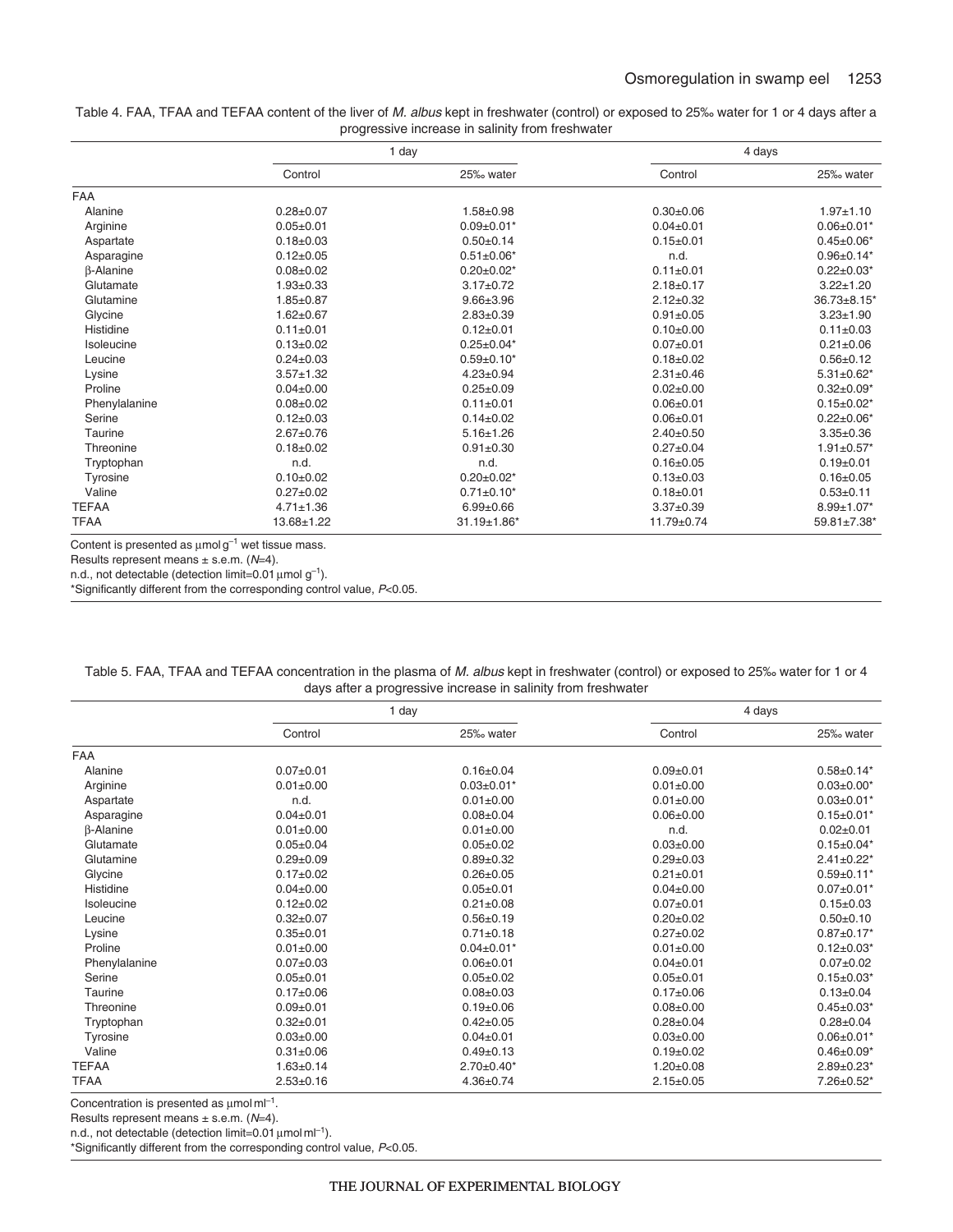| Table 6. Balance sheet showing the increase in plasma osmolality and the concurrent changes in concentration and osmolarity of inorganic  |
|-------------------------------------------------------------------------------------------------------------------------------------------|
| osmolytes and TFAA in the muscle of M. albus exposed to 25% water for 4 days after a progressive increase in salinity from freshwater, in |
| comparison with fish kept in freshwater (control)                                                                                         |

|                                             | Control     | 25‰ water (4 days) | <b>Difference</b> |
|---------------------------------------------|-------------|--------------------|-------------------|
| Plasma osmolality                           | 299         | 451                | $+152$            |
| Muscle ionic concentration (and osmolarity) |             |                    |                   |
| $Na+$                                       | 37.2 (34.6) | 78.6 (73.1)        | $+41.4 (+38.5)$   |
| $K^+$                                       | 108 (100.0) | 143 (132.4)        | $+35 (+32.4)$     |
| $Cl^-$                                      | 11.4 (10.6) | 47.2 (43.9)        | $+35.8(+33.3)$    |
| Muscle TFAA content (and osmolarity)        | 23.5(33.3)  | 41.8 (59.2)        | $+18.3 (+25.9)$   |
| Total increase in osmolarity in muscle      |             |                    | $(+130.1)$        |

freshwater and marine teleosts are osmoregulators; maintaining their extracellular fluid at approximately  $300$  mosmol kg<sup>-1</sup> regardless of the osmolality of the environment they are exposed to (Jobling, 1995; Yancey, 2001). Many euryhaline teleosts, e.g. the freshwater *Oreochromis mossambicus* and the marine *Fundulus heteroclitus*, can acclimate to water of different salinities, but they maintain the plasma osmolality relatively constant (Marshall and Grosell, 2006).

# **A combination of osmoconforming and hypoosmotic hypoionic regulation in M. albus acclimated to 25‰ water**

*M. albus* is unique because its gills are highly degenerate and nonfunctional. Hence, it is logical to deduce that it would not be able to regulate its ionic content as effectively as other teleosts, and would have to tolerate a relatively large fluctuation in plasma osmolality. Indeed, for fish exposed to 25‰ water for 4days, the plasma osmolality increased significantly from 299 to 451 mosmol $kg^{-1}$ , with significant increases in plasma  $[Na^+]$  and  $[Cl^-]$ . Hence, it can be concluded that *M. albus* had partially adopted an osmoconforming strategy to handle salinity stress. However, the increased plasma osmolality was equivalent to only 68% of that of the external medium (800 mosmol kg–1). Thus, *M. albus* must possess mechanisms that can alleviate dehydration in a hyperosmotic environment, the elucidation of which awaits future studies.

More importantly, the increased plasma  $[Na^+]$  (228 mmol<sup>1-1</sup>) and [ $Cl^-$ ] (198 mmol<sup>1-1</sup>) were still lower than those (350 and  $375$  mmol<sup> $-1$ </sup>, respectively) in the 25‰ water. Therefore, it can be concluded that *M. albus* also exhibited hypoosomotic hypoionic regulation in 25‰ water. Both osmoconforming (ureosmotic) hypoionic and hypoosmotic hypoionic regulation might have evolved in estuarine or freshwater environments (Griffith, 1991). It has been suggested that hypoosmotic hypoionic regulation is more metabolically costly than osmoconforming hypoionic regulation for those fish that reinvaded the oceans (Griffith and Pang, 1979). Hence, it could be advantageous for *M. albus* to uniquely adopt a combination of partially osmoconforming and hypoosmotic hypoionic regulations to deal with salinity stress.

High extracellular concentrations of inorganic ions have been implicated in the perturbation of membrane potentials (Yancey et al., 1982), the destabilization of proteins and stunted cell growth (Somero and Yancey, 1997; Smith et al., 1999). *M. albus* was apparently capable of regulating the plasma/extracellular ionic concentrations at tolerable levels to avoid detrimental effects, although the site of ionic regulation is unknown at present. Efforts should be made in the future to examine the possible osmoregulatory roles of its skin, intestine, buccal epithelium and kidney, which are known to be minor osmoregulatory organs in other fish species (Marshall, 1977; Marshall and Nishioka, 1980; Marshall and Grosell, 2006; Yokota et al., 2004; Nonnotte et al., 1979; Degnan and Zadunaisky, 1980).

### **Accumulation of significant amounts of inorganic ions in the muscle**

Muscle makes up the major bulk of the fish and thus it was essential to examine the mechanism of cell volume regulation in this tissue. From Table 6 and Fig.2, it can be concluded for the first time that *M. albus* exposed to 25‰ water accumulates significant quantities of inorganic ions ( $Na^+$ ,  $K^+$  and  $Cl^-$ ) as osmolytes. The increases in [K<sup>+</sup>], [Na<sup>+</sup>] and [Cl<sup>-</sup>] in the muscle of *M. albus* that experienced a large increase in plasma osmolality (152 mosmol  $kg^{-1}$ ) were 35, 41.4 and  $35.8 \mu$ mol ml<sup>-1</sup>, respectively (Table 6). It is an unusual phenomenon because animals that carry out cell volume regulation through the uptake or release of inorganic ions usually do so over a limited range of ambient osmolality fluctuations (Lang et al., 1998), but the experimental fish in this study was confronted with a huge

Table 7. Glutamine synthetase (GS), alanine aminotransferase (ALT), aspartate aminotransferase (AST) and glutamate dehydrogenase activity in the amination direction (GDH-a) and in the deamination direction (GDH-d) from the muscle and liver of M. albus kept in freshwater (control) or exposed to 25‰ water for 4days after a progressive increase in salinity from freshwater

|            | Muscle          |                    | Liver           |                    |
|------------|-----------------|--------------------|-----------------|--------------------|
|            | Control         | 25‰ water (4 days) | Control         | 25‰ water (4 days) |
| GS         | $0.16 \pm 0.04$ | $0.76 \pm 0.10^*$  | $1.51 \pm 0.36$ | $4.87 \pm 0.83$ *  |
| ALT        | $0.32 \pm 0.03$ | $0.56 \pm 0.06*$   | $3.88 \pm 0.44$ | $3.45 \pm 0.30$    |
| <b>AST</b> | $3.71 \pm 0.39$ | $8.10\pm0.68*$     | $56.6 \pm 7.6$  | $65.3 \pm 2.5$     |
| GDH-a      | $0.14 \pm 0.02$ | $0.28 \pm 0.04*$   | $40.1 \pm 4.9$  | $28.1 \pm 2.4$     |
| GDH-d      | n.d.            | n.d.               | $1.32 \pm 0.20$ | $1.03 + 0.11$      |

Enzyme activity is presented as  $\mu$ mol min<sup>-1</sup> g<sup>-1</sup> wet tissue mass.

Results represent means  $\pm$  s.e.m. ( $N=5$ ).

n.d., not detectable.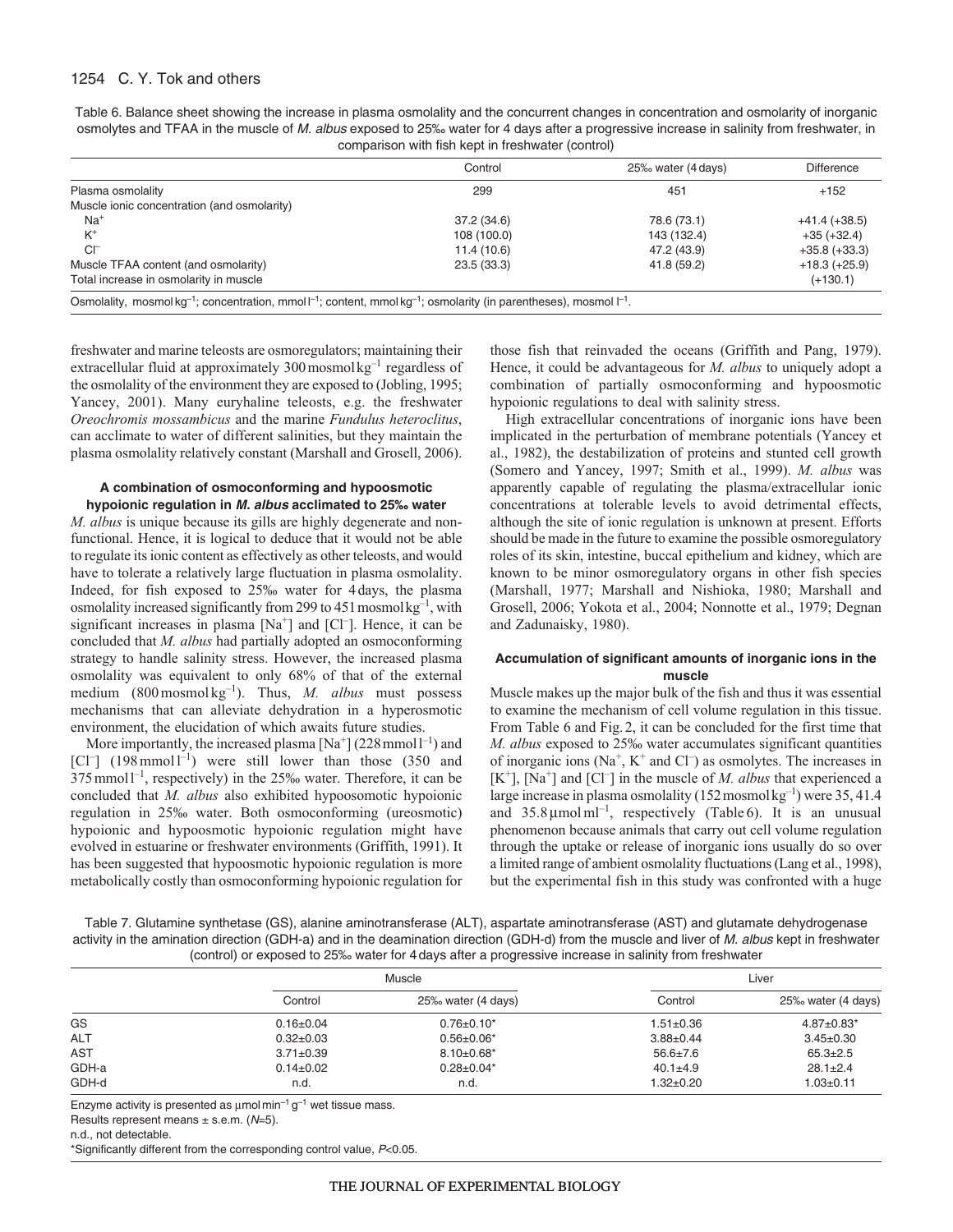

Fig. 2. Concentration ( $\mu$ mol m $^{-1}$  tissue water) of (A) Na<sup>+</sup>, (B) K<sup>+</sup> and (C) C $^{-}$ in the muscle of M. albus kept in freshwater (control) or exposed to 25‰ water for 4 days after a progressive increase in salinity from freshwater. Results represent means  $\pm$  s.e.m. (N=5). \*Significantly different from the corresponding control value, P<0.05.

change ( $\sim$ 800 mosmol kg<sup>-1</sup>) in ambient osmolality. Animals usually do not depend on ions as major intracellular osmolytes because large changes in intracellular ionic concentrations would affect membrane potentials and have disruptive effects on macromolecular function (Brown and Simpson, 1972; Wyn Jones et al., 1977; Yancey et al., 1982).

#### **FAAs as organic osmolytes**

In cells capable of surviving long-term or large-scale dehydration, organic osmolytes eventually replace ions for volume regulation, because the former would not disrupt macromolecular function (Brown and Simpson, 1972; Yancey, 2001). For *M. albus* exposed to salinity stress, there were significant decreases in the rate of ammonia and urea excretion, specifically during the phase of acclimation to 20‰ and 25‰ water. Theoretically, this should lead to increases in ammonia and urea content in the muscle and liver, but the results obtained indicate otherwise. Therefore, the logical



Fig. 3. (A) Representative immunoblots of glutamine synthetase (GS) from muscle and liver of M. albus kept in freshwater (control) or exposed to 25‰ water for 4 days after a progressive increase in salinity from freshwater, (B) relative abundance of immunoreactive bands of GS from muscle  $(N=3)$  and (C) relative abundance of immunoreactive bands of GS from liver (N=4). Results represent means  $\pm$  s.e.m. \*Significantly different from the corresponding control value, P<0.05.

explanation is that a reduction in amino acid catabolism had occurred in fish exposed to brackish water. The accumulation of several essential FAAs supports the view that their catabolic rates were suppressed. In addition, there could be an increase in protein degradation in fish acclimated to 25‰ water, releasing FAAs for cell volume regulation.

As FAAs can act as osmolytes, it can be concluded that *M. albus* had the capacity to regulate nitrogen metabolism and excretion for osmoregulatory purposes. Indeed, there were increases in various FAA and TFAA content of tissues of fish exposed to 25‰ water. Specifically, there were increases in some non-essential FAAs, which could be synthesized by the fish, and the most prominent one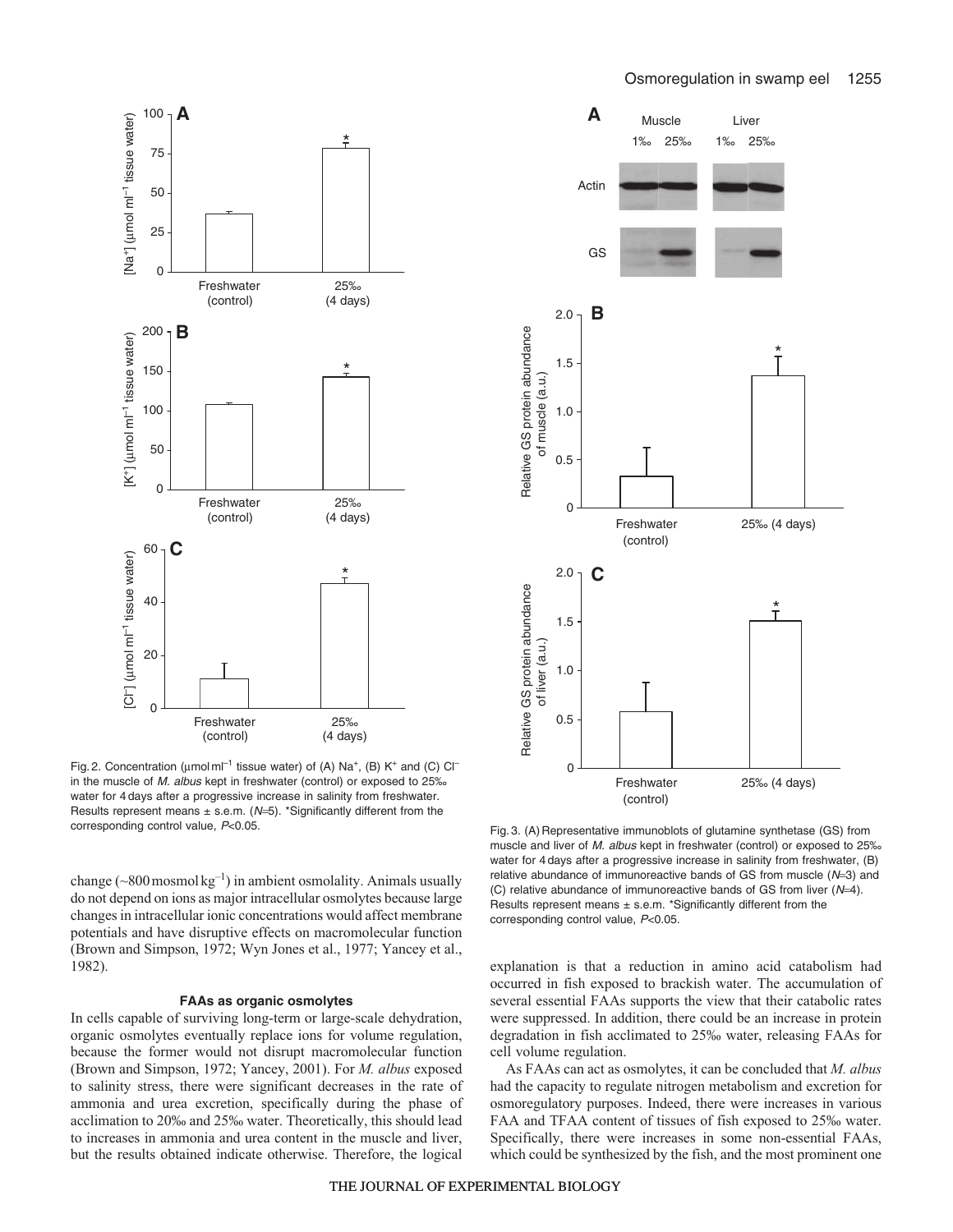was glutamine. Thus, the decrease in ammonia excretion by fish acclimated to salinity changes was the result not only of a decrease in amino acid catabolism but also of an increase in amino acid synthesis. In this case, the synthesis of glutamine and other nonessential amino acids did not occur simply to detoxify ammonia but acted as a source of organic osmolytes for cell volume regulation.

# **Glutamine as the major organic osmolyte**

The increase in tissue amino acid levels in response to elevated salinity also occurs in many teleosts (Assem and Hanke, 1983), including the rainbow trout (Kaushik and Luquet, 1979), *Oreochromis mossambica* (Venkatachari, 1974; Fiess et al., 2007), *Anguilla anguilla* (Huggins and Colley, 1971), *Pleuronectes flesus* (Lange and Fugelli, 1965) and *A. testudineus* (Chang et al., 2007). Even stenohaline species such as carp (*Cyprinus carpio*) display an elevated liver alanine, glutamate and taurine content, and muscle taurine, glycine, alanine and histidine content, but not glutamine, upon transfer to 1.5% seawater (Hegab and Hanke, 1983). Taurine plays a particularly important role as an intracellular osmolyte, and the level of this amino acid has been shown to rise with environmental salinity in flounder erythrocytes (Fugelli and Zachariassen, 1976) and heart (Vislie and Fugelli, 1975), and in rainbow trout intestinal mucosa (Auerswald et al., 1997). However, glutamine has never been reported to act as an important osmolyte in these fishes, although Fiess and colleagues (Fiess et al., 2007) reported recently a possible increase in the muscle glutamine (and alanine) content of *O. mossambica* exposed to seawater. As a result, glutamine is not regarded as a compatible organic osmolyte involved in osmoregulation in fish (Yancey, 2001), although it is known to be a compatible osmolyte in bacteria (Lai et al., 1991; Frings et al., 1993).

In contrast, glutamine is known to accumulate in vertebrate brains in defence against ammonia toxicity and ammonia is detoxified to glutamine in preference to other amino acids (Cooper and Plum, 1987). In mammals, the accumulation of glutamine would result in the swelling of astrocytes, which is one of the leading explanations of hepatic encephalopathy (Brusilow, 2002). Although a similar explanation of ammonia toxicity may not be applicable to fish (Ip et al., 2005; Wee et al., 2007), fish brains possess high GS activity and detoxify ammonia to glutamine, resulting in glutamine accumulation, under certain conditions (Peng et al., 1998) (see review by Chew et al., 2006). Hence, for fishes like *M. albus* which exhibit high GS activity in extra-cranial tissues, it is probable that they can increase the synthesis of glutamine in these tissues not only for ammonia detoxification during emersion or ammonia exposure but also for cell volume regulation during exposure to water of high salinity.

Indeed, glutamine was the major organic osmolyte, which accumulated to the phenomenal level of 12 and  $37 \mu$ molg<sup>-1</sup> in muscle and liver, respectively, of *M. albus* exposed to 25‰ water. This is a novel finding because such a physiological/osmoregulatory role of glutamine has never been reported before for fish or any other animal. Given the various physiological roles of glutamine, it may be advantageous for *M. albus* to accumulate glutamine as a major organic osmolyte. The first advantage is that accumulated glutamine could act as a precursor for the synthesis of physiologically important molecules such as purines, pyrimidines and mucopolysaccharides upon returning to freshwater. Studies have found that glutamine may be utilized by some teleosts as an oxidative substrate for red muscle mitochondria (Chamberlin et al., 1991; Chamberlin and Ballantyne, 1992; Mommsen et al., 2003; Ballantyne, 2004). Therefore, another possible advantage is that the accumulated glutamine may also serve as an alternative energy source for *M. albus* upon returning to favourable ambient conditions. In mammals, glutamine also serves to partially counter the effects of metabolic acidosis through renal catabolic activities (Taylor and Curthoys, 2004). Additionally, glutamine accumulation in human muscle cells has been implicated in aiding trauma recovery through improving nitrogen balance, triggering wound matrix formation, reducing whole-body protein degradation, improving immune response and inducing anabolism (Buffington, 1992; Sacks, 1999; Flaring et al., 2003; Peng et al., 2005).

# **Up-regulation of GS activity and protein abundance in response to salinity stress**

The involvement of GS in the defence against ammonia toxicity is common in vertebrate brains (Cooper and Plum, 1987), but increases in GS activity in non-cerebral tissues have been reported in *M. albus* (Tay et al., 2003; Ip et al., 2004c; Chew et al., 2005), *B. sinensis* (Ip et al., 2001b; Anderson et al., 2002a), *O. marmorata* (Jow et al., 1999) and *M. anguillicaudatus* (Chew et al., 2001) in response to emersion and/or ammonia exposure. Working on the marsh clam, *Polymesoda expansa*, Hiong and colleagues (Hiong et al., 2004) have concluded that the increased glutamine synthesis is probably an adaptation evolved primarily for ammonia detoxification instead of osmoregulation among invertebrates. As for fish, exposure of the euryhaline brackish water *B. sinensis* (Peh, 2008) and the euryhaline freshwater *O. marmorata* (Tng, 2008) to seawater led to either no significant change or very minor increases in glutamine content in various tissues.

Here, we report for the first time that GS activity was up-regulated in the muscle and liver of *M. albus* after 4days of exposure to 25‰ water. The activity of GS from liver was higher than that from muscle, but muscle makes up the bulk of the fish and thus it also contributed significantly to the increased synthesis of glutamine as an osmolyte. At present, it is unclear whether GS regulation in *M. albus* involved post-translational covalent modification. However, it is known that GS tyrosine nitration occurs in rat brains in response to hyperammonaemia and hepatic encephalopathy, in cultured astrocytes exposed to ammonia, and in livers of septic rats (Schliess et al., 2002; Gorg et al., 2003; Gorg et al., 2005; Gorg et al., 2006). The mechanism of protein tyrosine nitration can be mediated by reactive nitrogen species such as peroxynitrite and nitrogen dioxide (Radi, 2004). In addition, phosphorylated GS has also been detected in hepatic carcinoma tissues, in which GS could be phosphorylated at Ser 320 and Ser 322 (Kuramitsu et al., 2006).

Western blotting revealed significant increases in the GS protein abundance in muscle and liver of fish exposed to 25‰ water for 4days. Hence the increase in activity could be the result of an increase in GS protein abundance. This is a novel finding because the induction of elevated GS protein abundance in fish muscle and liver by increased salinity has never been reported before, and further studies will be required to establish whether these increases were mediated by increases in GS mRNA expression. In addition, the possibility of differential mRNA expression of GS isozymes in tissues of *M. albus* during salinity adaptation cannot be ignored, because four GS genes (*Onmy-GS01*, *Onmy-GS02*, *Onmy-GS03* and *Onmy-GS04*) have been identified in the rainbow trout *O. mykiss*, and they exhibit differential expression in different tissues (Murray et al., 2003), with those in the brain being inducible by hyperammonaemia (Wright et al., 2007). Furthermore, two different GS isoforms are present in the liver (Walsh et al., 1999; Wood et al., 2003), with another GS isoform specific to the gills (Walsh et al., 2003) of the toadfish, *Opsanus beta*.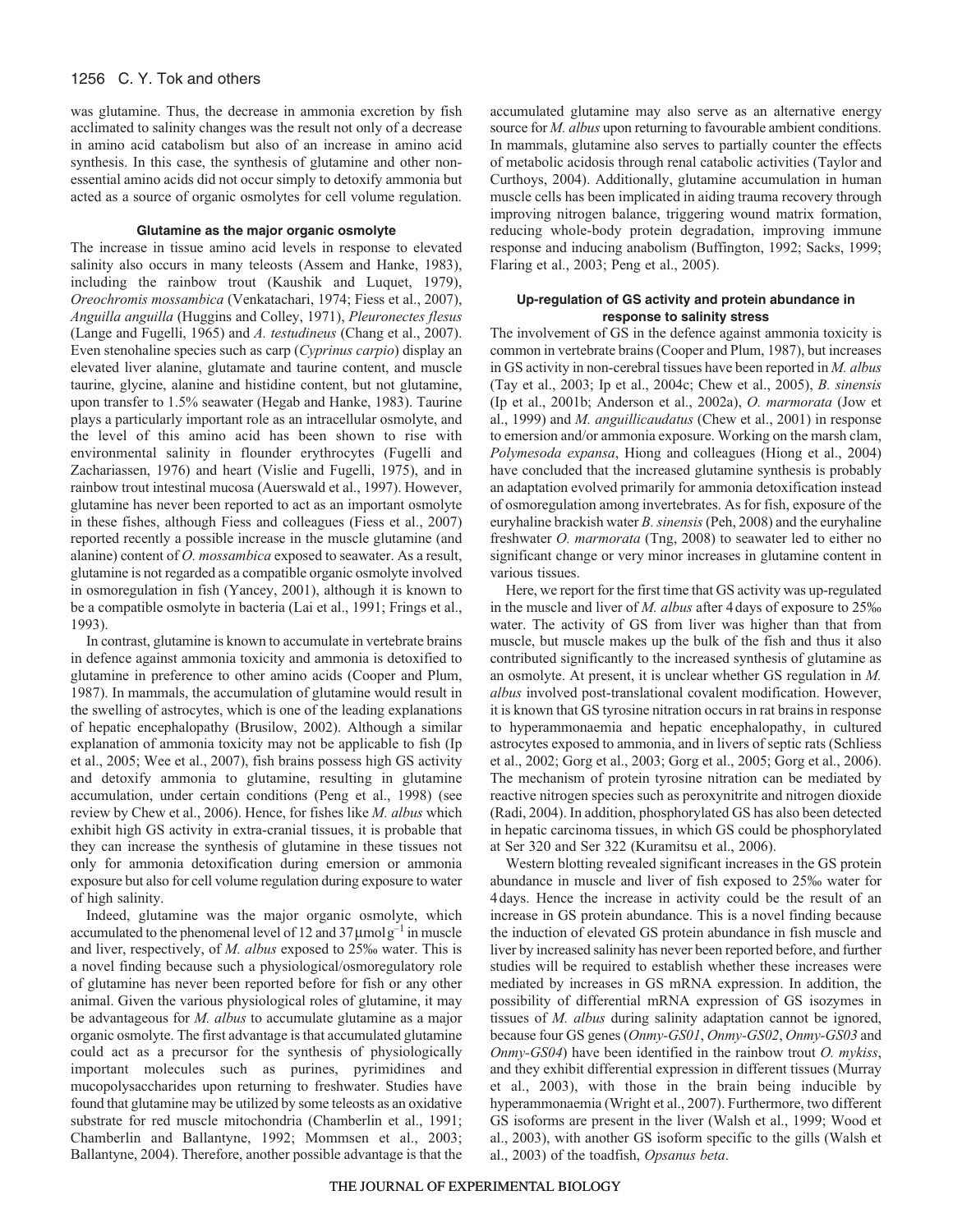# **Changes in GDH, ALT and AST activity**

Glutamine synthesis requires glutamate as a substrate, but no significant decreases in tissue glutamate content were observed in *M. albus* exposed to salinity stress. Glutamate can be synthesized through the GDH amination reaction which requires α-ketoglutarate and  $NH_4^+$  as substrates. Indeed, there was a significant increase in the GDH amination activity in the muscle of fish exposed to 25‰ water for 4days, which indicates once again the important role of the muscle in amino acid metabolism for osmoregulatory purposes. Although the GDH amination activity from the muscle was lower than that from the liver, it is probable that the up-regulation of GDH amination activity in the muscle led to an increase in glutamate formation to sustain increased glutamine synthesis therein.

In addition, glutamate can be derived from certain amino acids, e.g. alanine and aspartate, through transamination reactions catalysed by various aminotransferases. Indeed, there was a significant increase in ALT and AST activity, in the direction of alanine and aspartate degradation, respectively, from the muscle of *M. albus* exposed to 25‰ water for 4days. Hence, it can be deduced that alanine and aspartate released through proteolysis in the muscle were channelled into transamination reactions to support increases in the formation of glutamate and subsequently glutamine. As a result only relatively minor changes in alanine and aspartate content were observed in the muscle, liver and plasma of fish exposed to brackish water.

#### **Conclusion**

*M. albus* was a hyperosomotic hyperionic regulator in freshwater, but exhibited hypoosomotic hypoionic regulation with a certain degree of osmoconforming capacity when exposed to a hyperosmotic external medium. There were significant increases in plasma osmolality and ionic concentrations in fish exposed to 25‰ water for 4days, and cell volume regulation was achieved through accumulation of inorganic and organic osmolytes. The tissue FAA content increased as a result of decreased amino acid catabolism, increased protein degradation, and increased synthesis of certain non-essential FAAs. The most exciting finding in this study is that glutamine is the major osmolyte in *M. albus*, reaching more than  $30 \mu$ molg<sup>-1</sup> in the liver of fish exposed to 25‰ water for 4 days. In addition, we report for the first time that exposure to 25‰ water for 4days led to an up-regulation of GS activity and protein abundance in muscle and liver. The extraordinary capacity of *M. albus* to increase glutamine synthesis and accumulation for cell volume regulation is probably a consequence of the lack of functional gills (Graham, 1997). This could have developed as an extension of its ability to increase glutamine synthesis to detoxify ammonia during emersion (Tay et al., 2003), aestivation in mud (Chew et al., 2005) or exposure to environmental ammonia (Ip et al., 2004c).

This project is supported by the Ministry of Education of the Republic of Singapore through grant R-154-000-409-112.

#### **REFERENCES**

- **Anderson, P. M. and Little, R. M.** (1986). Kinetic properties of cyanase. Biochemistry **25**, 1621-1626.
- **Anderson, P. M., Broderius, M. A., Fong, K. C., Tsui, K. N. T., Chew, S. F. and Ip, Y. K.** (2002). Glutamine synthetase expression in liver, muscle, stomach and intestine of Bostrichthys sinensis in response to exposure to a high exogenous ammonia concentration. J. Exp. Biol. **205**, 2053-2065.
- Archer, D. G. (1999). Thermodynamic properties of the KCl + H<sub>2</sub>O system. J. Phys. Chem. Ref. Data **28**, 1-17.
- **Assem, H. and Hanke, W.** (1983). The significance of the amino acids during osmotic adjustment in teleost fish. I. Changes in the euryhaline Sarotherodon mossambicus. Comp. Biochem. Physiol. **74A**, 531-536.
- **Auerswald, L., Jurss, K., Schiedek, D. and Bastrop, R.** (1997). The influence of salinity acclimation on free amino acids and enzyme activites in the intestinal mucosa of rainbow trout, Oncorhynchus mykiss (Walbaum). Comp. Biochem. Physiol. **116A**, 149-155.
- **Ballantyne, J. S.** (2004). Mitochondria: aerobic and anaerobic design: lessons from mollusks and fishes. Comp. Biochem. Physiol. **139B**, 461-467.
- **Bergmeyer, H. U. and Beutler, H. O.** (1985). Ammonia. In Methods of Enzymatic Analysis, vol. 8 (ed. H. U. Bergmeyer, J. Bergmeyer and M. Graßl), pp. 454-461. Weinheim: Verlar Chemie.
- **Bradford, M. M.** (1976). A rapid and sensitive method for the quantitation of microgram quantities of protein utilizing the principle of protein-dye binding. Anal. Biochem. **72**, 248-254.
- **Brown, A. and Simpson, J.** (1972). Water relations of sugar-tolerant yeasts: the role of intracellular polyols. J. Gen. Microbiol. **72**, 589-591.
- **Brusilow, S. W.** (2002). Reviews in molecular medicine: hyperammonemic encephalopathy. Medicine **81**, 240-249.
- **Buffington, C. A.** (1992). Muscle glutamine concentration and protein synthetic rate. JPEN **16**, 297-298.
- **Chamberlin, M. E. and Ballantyne, J. S.** (1992). Glutamine metabolism in elasmobranch and agnathan muscle. Comp. Physiol. Biochem. **264**, 267-272.
- **Chamberlin, M. E., Glemet, H. C. and Ballantyne, J. S.** (1991). Glutamine metabolism in an holostean fish (Amia calva) and a teleost (Salvelinus namaycush).
- Am. J. Physiol. **260**, R159-R166. **Chang, E. W. Y., Loong, A. M., Wong, W. P., Chew, S. F., Wilson, J. M. and Ip, Y.** K. (2007). Changes in tissue free amino acid contents, branchial Na<sup>+</sup>/K<sup>+</sup>-ATPase activity and bimodal breathing pattern in the freshwater climbing perch, Anabas
- testudineus (Bloch), during seawater acclimation. J. Exp. Zool. **307A**, 708-723. **Chew, S. F., Jin, Y. and Ip, Y. K.** (2001). The loach Misgurnus anguillicaudatus reduces amino acid catabolism and accumulates alanine and glutamine during aerial
- exposure. Physiol. Biochem. Zool. **74**, 226-237. **Chew, S. F., Gan, J. and Ip, Y. K.** (2005). Nitrogen metabolism and excretion in the
- swamp eel, Monopterus albus, during 6 or 40 days of aestivation in mud. Physiol. Biochem. Zool. **78**, 620-629.
- **Chew, S. F., Poothodiyil, N. K., Wong, W. P. and Ip, Y. K.** (2006). Exposure to brackish water, upon feeding, leads to enhanced conservation of nitrogen and increased urea synthesis and retention in the Asian freshwater stingray Himantura signifer. J. Exp. Biol. **209**, 484-492.
- **Cooper, J. L. and Plum, F.** (1987). Biochemistry and physiology of brain ammonia. Physiol. Rev. **67**, 440-519.
- **Degnan, K. J. and Zadunaisky, J. A.** (1980). A passive sodium movements across the opercular epithlium: the paracellular shunt pathway and ionic conductance. J. Membr. Biol. **55**, 175-185.
- **Erstad, B. L.** (2003). Osmolality and osmolarity: narrowing the terminology gap. Pharmacotherapy **2**, 1085-1086.
- **Evans, D. H., Piermarini, P. M. and Choe, K. P.** (2005). The multifunctional fish gill: dominant site of gas exchange, osmoregulation, acid-base regulation and excretion of nitrogenous waste. Physiol. Rev. **85**, 97-177.
- **Fiess, J. C., Kundel-Patterson, A., Mathias, L., Riley, L. G., Yancey, P. H., Hirano, T. and Grau, E. G.** (2007). Effects of environmental salinity and temperature on osmoregulatory ability, organic osmolytes, and plasma hormone profiles in the Mozambique tilapia (Oreochromis mossambicus). Comp. Biochem. Physiol. A **146**, 252-264.
- **Flaring, U. B., Rooyackers, O. E., Wernerman, J. and Hammarqvist, F.** (2003). Glutamine attenuates post-traumatic gluthathion depletion in human muscle. Clin. Sci. **104**, 275-282.
- **Frings, E., Kuntz, H. J. and Galinski, E. A.** (1993). Compatible solutes in representation of the genera Breribacterium and Corynebacterium: occurrence of tetrahydropyrimidines and glutamine. FEMS Microbiol. Lett. **109**, 25-32.
- **Fugelli, K. and Zachariassen, K. E.** (1976). The distribution of taurine, gammaaminobutyric acid and inorganic ions between plasma and erythrocytes in flounder (Patichthys flesus) at different plasma osmolarities. Comp. Biochem. Physiol. **55A**, 173-177.
- **Gilles-Baillien, M.** (1973). Isosmotic regulation in various tissues of the diamondback terrapin Malaclemys centrata centrata (Latreille). J. Exp. Biol. **59**, 39-43.
- **Gorg, B., Foster, N., Reinehr, R., Bidmon, H. J., Hongen, A., Haussinger, D. and Schliess, F.** (2003). Benzodiazapine-induced protein tyrosine nitration in rat astrocytes. Hepatology **37**, 334-342.
- **Gorg, B., Wettstein, M., Metzger, S., Schliess, F. and Haussinger, D.** (2005). Lipopolysaccharide-induced tyrosine nitration and inactivation of hepatic glutamine synthetase in the rat. Hepatology **41**, 1061-1073.
- **Gorg, B., Bidmon, H. J., Keitel, V., Foster, N., Goerlich, R., Schliess, F. and Haussinger, D.** (2006). Inflammatory cytokines induce protein tyrosine nitration in rat astrocytes. Arch. Biochem. Biophys. **449**, 104-114.
- **Graham, J. B.** (1997). Air-breathing Fishes: Evolution, Diversity and Adaptation. London: Academic Press.
- **Griffith, R. W.** (1991). Guppies, toadfish, lungfish, coelacanths and forgs: a scenario for the evolution of urea retention in fishes. Environ. Biol. Fishes. **32**, 199-218.
- **Griffith, R. W. and Pang, P. K. T.** (1979). Mechanisms of osmoregulation of the coelacanth: evolutionary implications. Occas. Papers Calif. Acad. Sci. **134**, 79-92.
- **Hegab, S. A. and Hanke, W.** (1983). The significance of the amino acids during osmotic adjustment in teleost fish. II. Changes in the stenohaline Cyprinus carpio. Comp. Biochem. Physiol. **74A**, 537-543.
- **Hiong, K. C., Peh, W. Y. X., Loong, A. M., Wong, W. P., Chew, S. F. and Ip, Y. K.** (2004). Exposure to air, but not seawater, increases the glutamine content and the glutamine synthetase activity in the marsh clam Polymesoda expansa. J. Exp. Biol. **207**, 4605-4614.
- **Huggins, A. K. and Colley, L.** (1971). The changes in the non-protein nitrogenous constituents of the muscle during the adaptation of the eel Anguilla anguilla L. from freshwater to seawater. Comp. Biochem. Physiol. **38B**, 537-541.